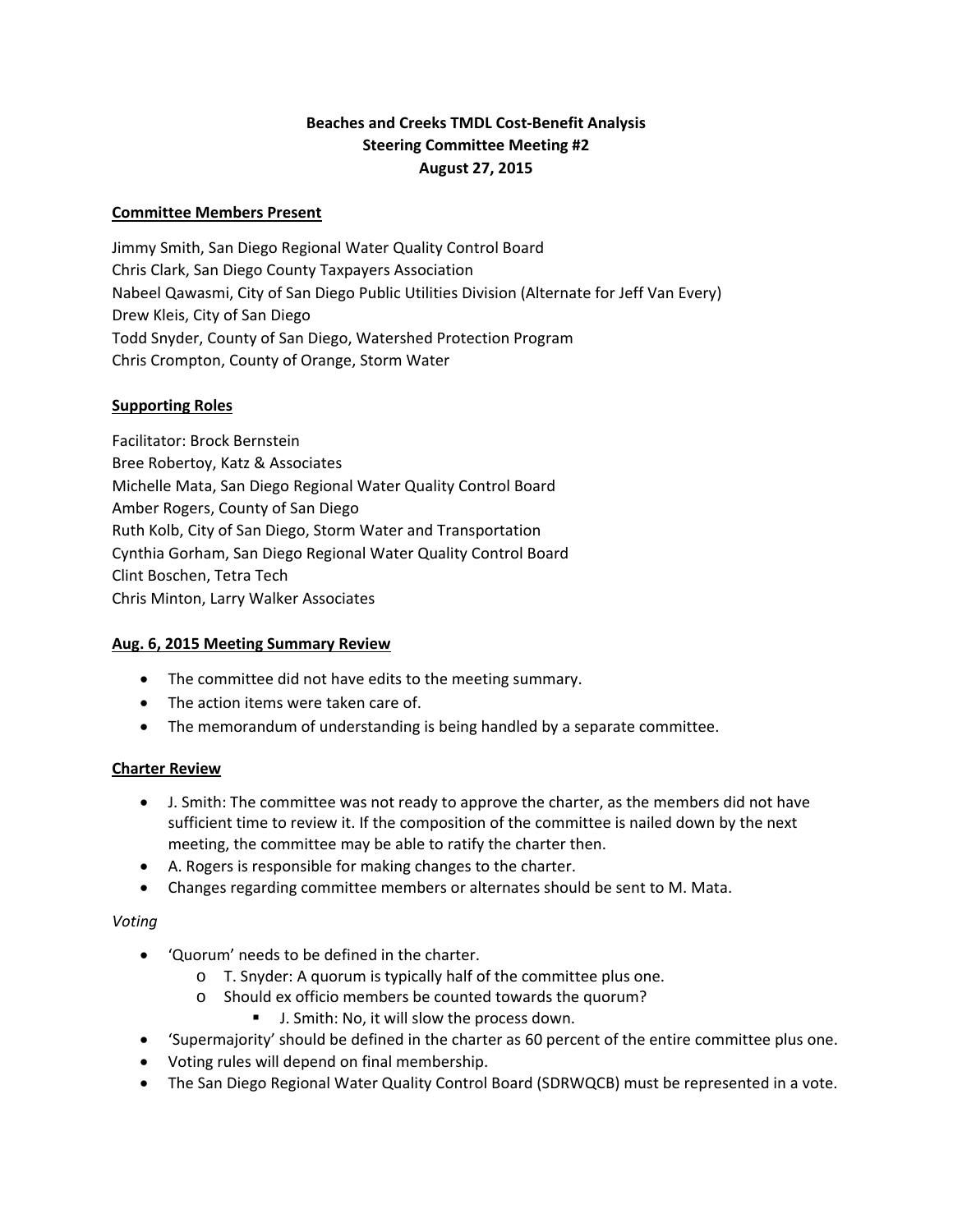- If minimum participation is not met, voting should be deferred to either the following meeting or via electronic voting methods.
- J. Smith: The goal is still consensus. The final composition of the committee will also bear weight on how the Environmental Protection Agency (EPA) and state board feel about any decisions that are made.
- Interest groups are listed on page one of the charter. Each interest group has one vote. For example, the City of San Diego has more than one seat on the committee, but it only has one vote.

## *New Committee Members*

- Matt O'Malley, Coastkeeper, declined to sit on the committee. He reached out to other environmental groups who declined to participate as well. The committee discussed alternative non‐government organizations (NGOs) that might be willing to participate.
- J. Smith: Orange County Coastkeeper is larger than the San Diego chapter and might have the resources to participate in the committee.
- C. Clark: I've heard some interest from NGOs regarding participating in the committee and could assist with reaching out to them. Am I allowed to advertise that this opportunity exists?
- R. Kolb: The committee was intended to be small and to balance participation between different viewpoints, including government and non‐government organizations.
- T. Snyder: Can we put a placeholder in the charter for NGOs and put "vacant" or "pending?"
- T. Snyder: Would the SDRWQCB be willing to reach out to some potential participants?
	- o J. Smith: The usual players have been contacted already.
- T. Snyder: Could it be someone from the general public?
	- o J. Smith: The committee would need to be careful about who it selects.
- R. Kolb: What about the Department of Public Health?
	- o T. Snyder: The public could perceive that as too many County organizations.
- The San Diego State University Watershed Management Institute could be an option. Someone could reach out to Rick Gersberg or Trent Biggs.
	- o R. Kolb volunteered to reach out to T. Biggs.
	- o Academia is not an interest group identified in the charter.
- J. Smith: NGOs are distinct from academia in terms of the perspective they represent. Now that NGOs and the EPA are out, the SDRWQCB is the lone representative of the environmental perspective. Perhaps the charter should give the SDRWQCB veto power.
	- o If another committee member can't be found, the SDRWQCB may be given veto power.
- Will the state board be satisfied if a decision is reached without NGO representation? o J. Smith: They've been silent so far.
- D. Kleis: It's frustrating to see such a lack of participation. The committee could reach out to water quality improvement project panel members (e.g., Trish Bose, Mike Hastings, Laura Hunter, or Eric Bolbeg), the River Park Foundation, Friends of the Canyons, or Wildcoast.
- B. Bernstein volunteered to reach out to the Los Angeles District of the Army Corps of Engineers.
- When reaching out to potential committee members, be sure to impress upon them the importance of regular meeting attendance.
- The cost-benefit analysis (CBA) will be a fairly technical product, so a potential member should have some understanding of the issues, while also being representative of the public.

*Other*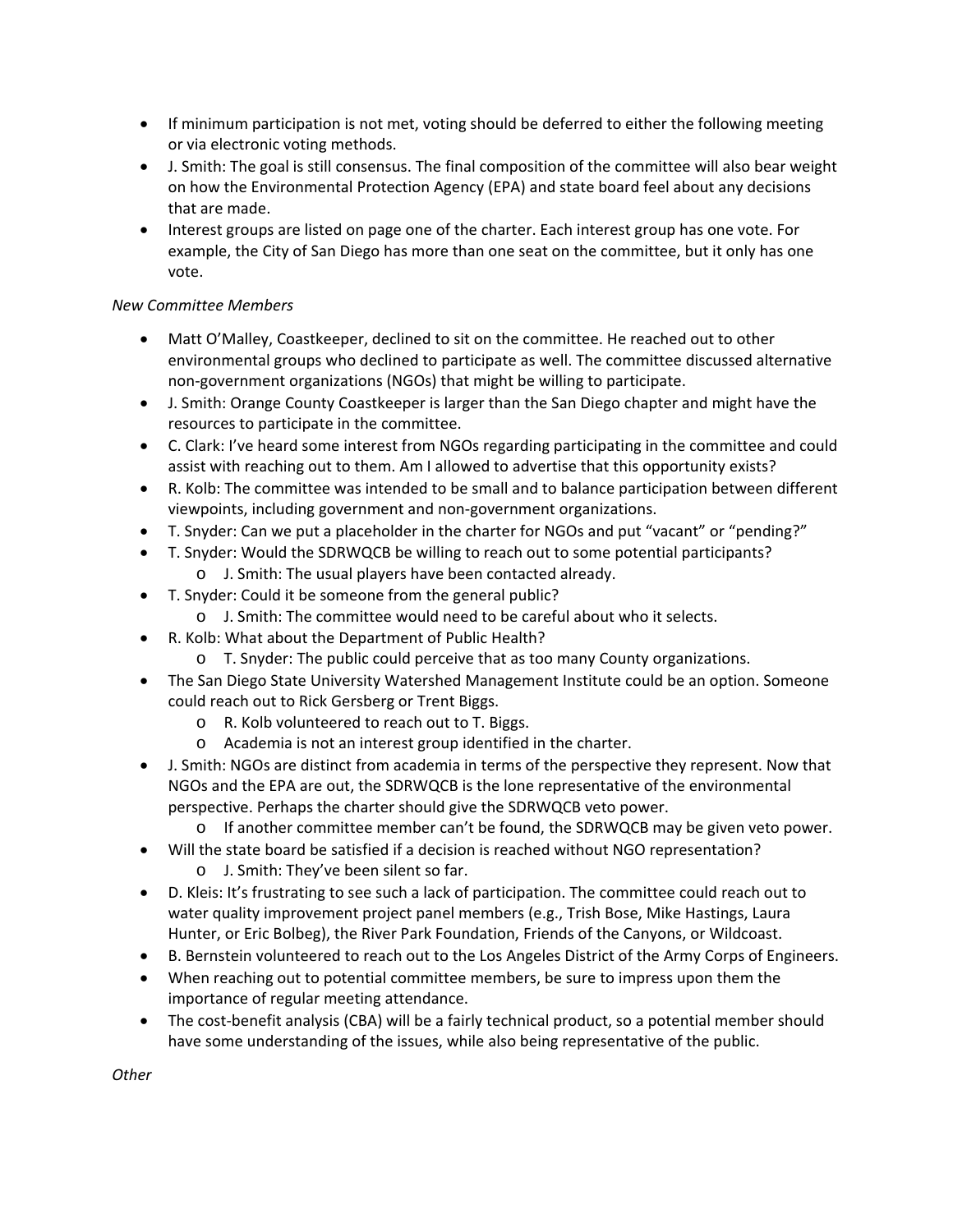- C. Crompton: The charter should be revised to say non‐attendance at three **consecutive** meetings is grounds for automatic withdrawal from the committee.
- T. Snyder: The charter needs to be cleaned up (e.g., remove duplications).
- D. Kleis: "Local regulatory agency" on page four of the charter should be changed to read "San Diego Regional Water Quality Control Board."

## **Schedule Review**

- J. Smith: The SDRWQCB feels two months is not enough time for the contractor to put together a durable and robust CBA. What is the driver behind having a tight schedule?
	- o T. Snyder: The County of San Diego has planned for a 2016 reopener, and conducting the CBA is meant to help with policy decisions. The window for bacterial total maximum daily loads (TMDL) compliance is shrinking, along with the window for making decisions regarding funding.
		- J. Smith: The reopener is not a strict deadline. The SDRWQCB can write a 'comfort' letter to copermittees that states the board will not enforce TMDLs. The letter will not protect copermittees from third party litigation, however.
- R. Kolb: For the City of San Diego's CBA, which was not accepted, it took two months to get the data together, which doesn't include the time spent writing the study.
- T. Snyder: I propose that the committee aims to meet an aggressive timeline, but asks for the professional opinion of consultant.
- B. Bernstein: The schedule might be revised at steps 10 and 11, but there is no need to revise it until the committee obtains input from the consultant.
- C. Minton: The RFP needs to be worded carefully so consultants know the schedule is not fixed.
- D. Kleis: The copermittees should pull together an education program about what they are doing on the implementation side, particularly to show that they're focusing on the most effective activities first. It could include a question-and-answer session with constituents.
- C. Crompton.: Is 30 days enough for a request for proposal (RFP)?
	- o A. Rogers: That is a standard timeframe.
- T. Snyder: The process of selecting a contractor will not include a formal qualifications review, but will instead move directly to a selection committee after proposals are received. This is to streamline the process.

### **Strawman Scope of Work Review**

- There will be an ad hoc meeting at the conclusion of the September 16 public meeting to review and finalize the scope of work (SOW).
- The committee will vote on the SOW at the next meeting on Oct. 2, 2015.
- Changes to the SOW should be sent to M. Mata who will delegate to A. Rogers as needed.
- Once the contract is awarded, the committee would work with the consultant to develop the SOW. The contractor's first responsibility will be to identify the most important issues and process of performing the CBA.
- The SOW should include progress and work products, and identify costs and how resources will be used.
- T. Snyder: The SOW should say there might be alternatives (i.e., alternatives to compliance) and provide examples, as alternatives might not be intuitive to the consultant.